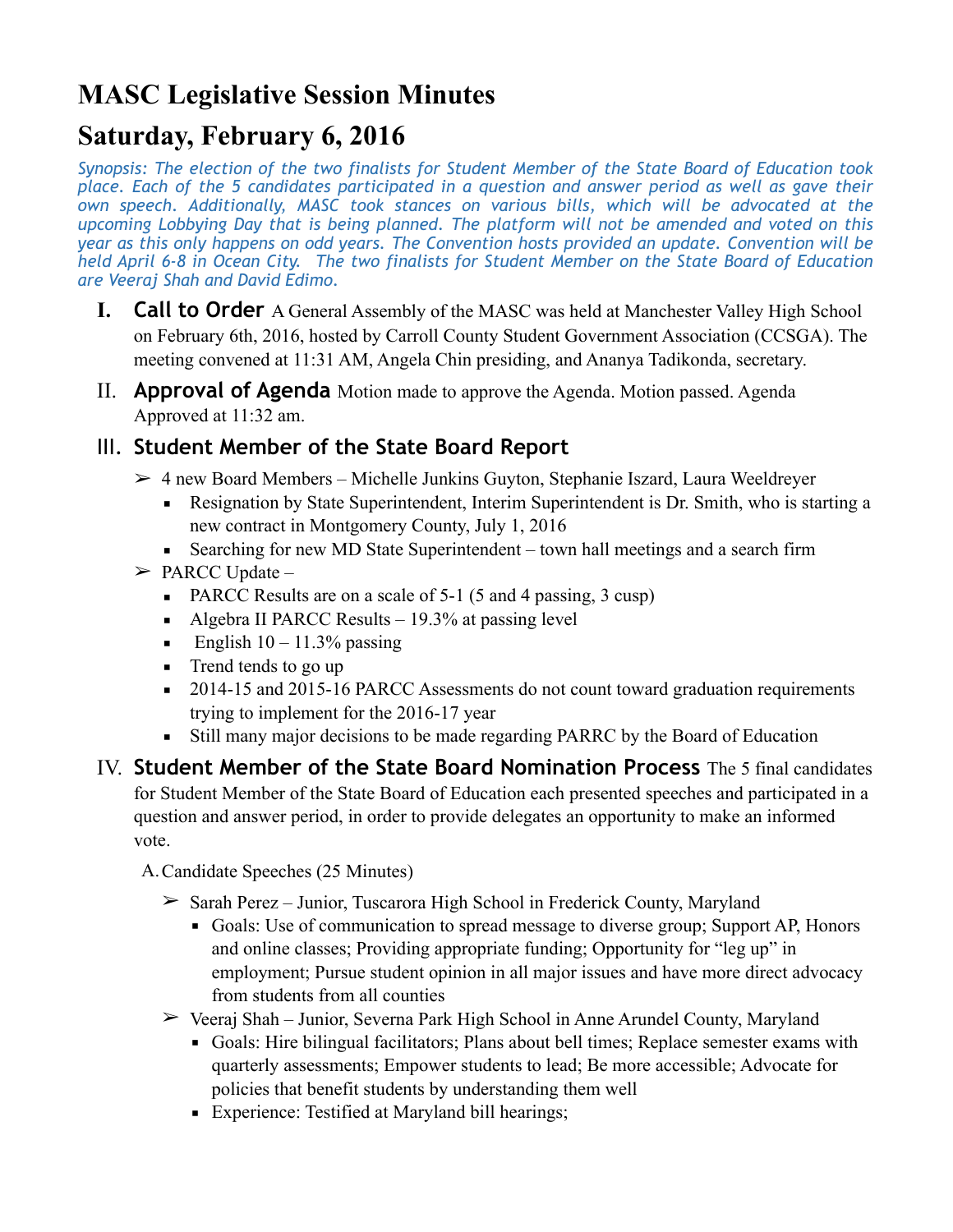- Challenges: Addressing needs of growing population of limited English knowledge, closing the achievement gap
- ➢ Hannah Heron, Junior at North Harford High School in Harford County
	- Goals: Ability to bring technology to school (Bring Your Own Technology) learning and interacting with students easier; Act on the needs of students
	- Experience: Participates in a variety of activities work life balance
- ➢ David Edimo, Junior at Richard Montgomery High School in Montgomery County
	- Main Goals: Encourage innovation in every area; tackle the achievement gap; limit time spent on standardized testing; build mental health support and awareness
	- Other Goals: Share responsibilities with county SMOBs to advocate for issues; Establish a SMOB Advisory Council; Video messages and newsletters to send messages to students
	- Experience: Started a grant program
	- Characteristics: United lawmakers, created model to limit testing for the state; Team player – State SMOB isn't a position you serve on your own, you have to work with 11 other members
- ➢ Juwan Blocker, Junior, Parkdale High School in Prince George's County
	- Characteristics: One who listens to issues of peers; Actively draft issues for the students; Craft solutions for problems
	- Goals: Monthly SMOB newsletter; Spend time listening to students; Establish relationship between high school and middle school student leaders; SMOB Advisory Council
	- Educational Issues: Achievement gap; Excessive testing
- B. Question and Answer Session (20 Minutes)
	- $\triangleright$  What jobs have you held and how will you balance this with the role of SMOB?
		- Sarah Lifeguard for FCPS, Manager of a bagel shop, FCPS SMOB
		- $\bullet$  Veeraj Babysitter, tennis and guitar lessons to students in community, nonprofit tutoring company, works at Johns Hopkins hospital in radiation oncology, CRASC member
		- Hannah Intern at a vet, Lifeguard, Pool operator, babysitter, coaching and teaching swimming lessons to kids
		- David Regional SGA President, tutor students
		- Juwan –scholar, advocated for citizens and students in Annapolis
	- $\triangleright$  What experience do you have with mental health advocacy and what will you do about it as State SMOB?
		- $\bullet$  Veeraj Doing research on board policies
		- Hannah Encourage students to keep working hard even if they have these illnesses, support and counsel
		- David Two terms on county's commission for children and youth; Chaired committee on mental health; Providing counsel and psychiatric help for all
		- $\blacksquare$  Juwan Implement and come up with solutions for this issue
		- $\blacksquare$  Sarah Expand budget to hire teachers to support students with mental illnesses
	- $\triangleright$  Public education in the state of Maryland has changed rapidly in the last decade. Where do you see public education in the state of Maryland in the next few years?
		- $\blacksquare$  Hannah more technology use in the future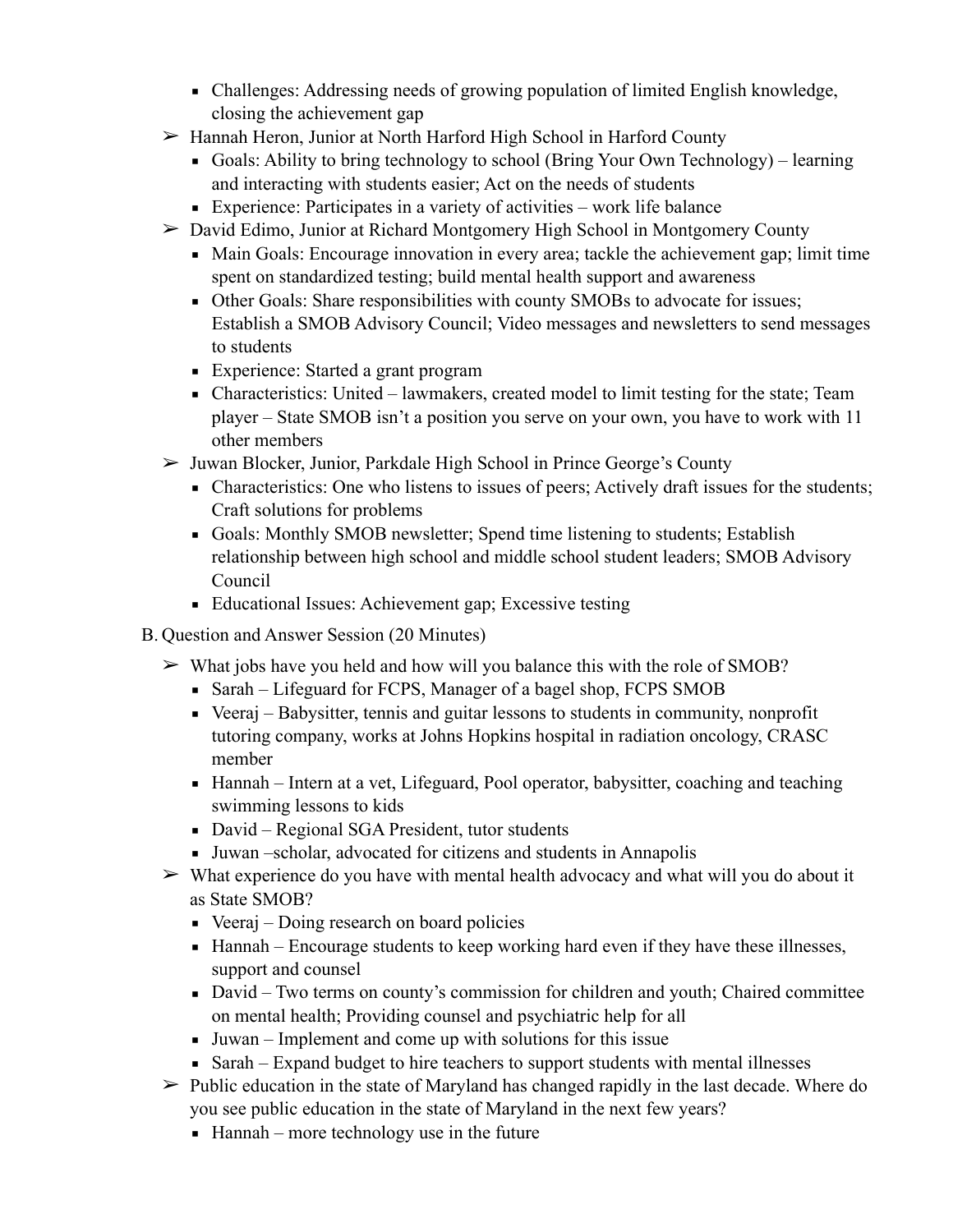- David agree on focus on technology, implementation of Wi-Fi in all school; Achievement gap, need to make sure system takes care of all students
- Juwan Improve PARCC assessment; assist low income students who need more resources
- $\blacksquare$  Sarah working to make technology more available
- **•** Veeraj Bridging the achievement gap; PARRC is past us
- $\triangleright$  What are your plans for implementing policies when you get elected as SMOB?
	- David Close achievement gap; evolvement of curriculum so it matches the world around us, Establish a SMOB Advisory council to communicate policy
	- Juwan Analyze the progress that has already been made in order to move forward
	- Sarah make sure you are well versed in Maryland policy, understand all policies, make sure you have direct communication to get realistic ideas
	- $\bullet$  Veeraj not a job to implement policy but rather garner student input on policy so that it can be taken to the counties to be implemented so work to implement policy
	- Hannah leave a framework for the next year, just have one vote so can't do much in a year
- $\triangleright$  Position on the PARCC exam
	- Juwan based on his understanding, justification is required in order to pass; doesn't agree on student to sit through these exams for hours and hours and not even have it as graduation requirements; find other ways to test students
	- $\blacksquare$  Sarah its hard, but students are thinking more analytically and are working towards college readiness, which needs to be seen more
	- Veeraj PARCC is a hot topic but its behind us as the BOE has already decided on this, however there is a significant say on how PARCC is implemented, important to advocate for students who cannot speak English, make it a universal test to put it on a level playing field
	- Hannah disagrees with PARCC, we already have a lot of standardized testing so we need to work to support students rather than just test them
	- David we spend 32 hours a year on testing and he does not support over testing, need them but they should not be part of teacher evaluation because it does not reflect the teachers

### V. **Announcements**

- $\geq$  Advisors pick up ballots from Mr. Perry, see advisor to get a voting card
- $>$  MASC Spirit wear available
- VI. **Recess** *Motion made to call for recess. Motion passed. Recess at 12:32 pm.*
- VII. **Call Back to Order** *Motion made to reconvene the General Assembly. Motion passed. General assembly reconvened at 3:38 pm.*

# VIII.**Credentials Report**

- $\geq$  Total number of students attending: 255
- $\geq$  Total number of school delegates: 194
- $\geq$  Total number of number of executive board members: 35
- $\triangleright$  Total Voting Delegates: 229
- $\geq$  Simple Majority: 116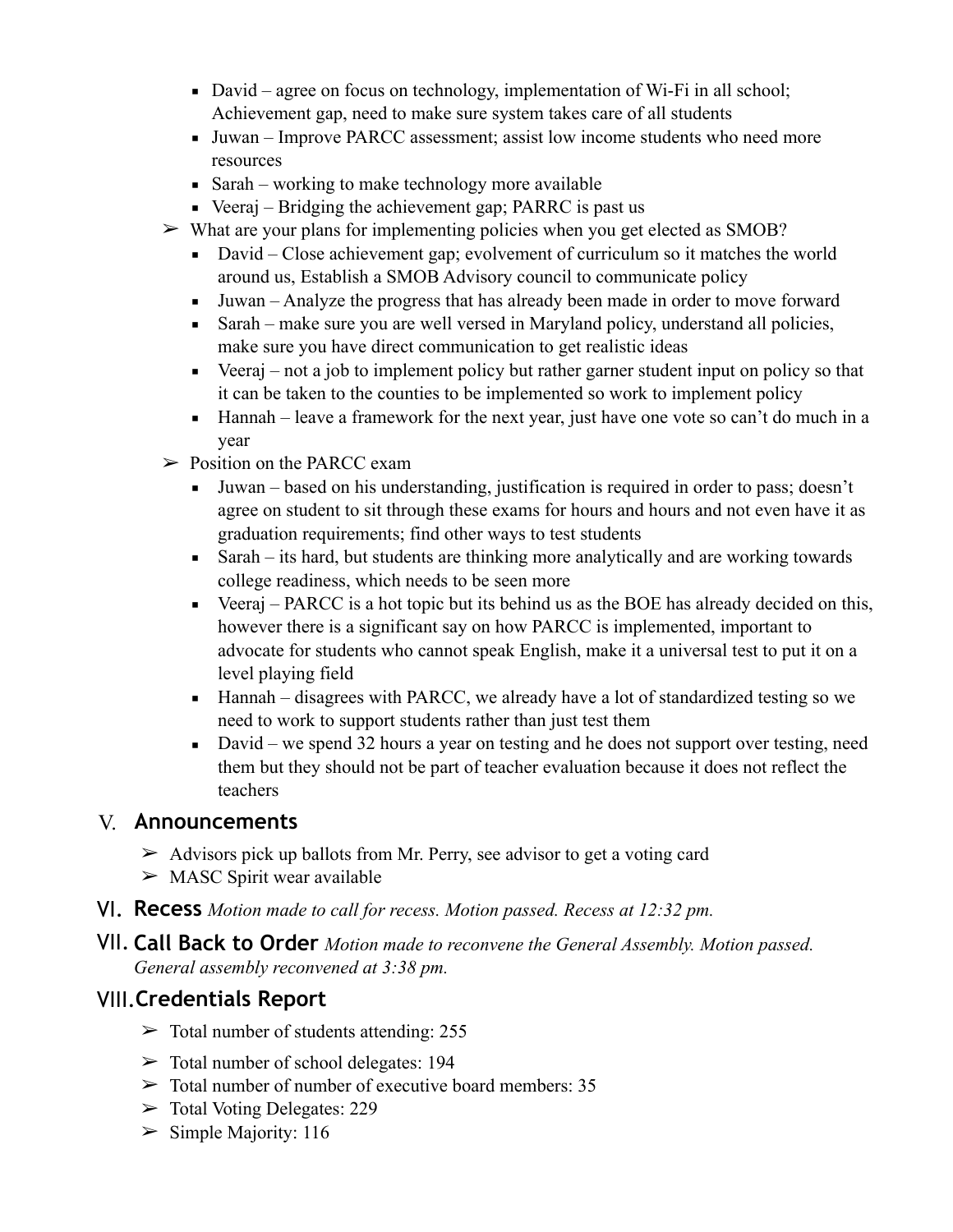- $\triangleright$  Two-Thirds Majority: 153
- $\triangleright$  Four fifths majority: 183

## **IX. New Business**

#### **A. Platform Review**

 $\triangleright$  The platform is only reviewed on odd years and therefore will not be reviewed this year

## **B. Pre-filed Legislation**

- ➢ **Support** of HB 86 Full SMOB voting rights
	- Full SMOB Voting Rights for the SMOB of Montgomery County Public Schools
	- Motion for MASC to support, **motion passes**
- ➢ **Support** for HB0018 Maryland Education Opportunity Act of 2016
	- Bill to pay tuition of eligible Maryland residents for in state community college tuition
	- Motion to support, pro con debate as there is no call for unanimous consent, no con side debate, call for previous question, motion passed, vote on this bill, **motion passes**
- ➢ **Support** for HB0029 Education Participants in Youth Sports Programs Concussions – Penalties for Coaches
	- **•** Penalizes coaches who allow students to continue playing with a concussion
	- Motion to support, second, point of inquiry, no objections, **motion passes**
- ➢ **Support** for SB0323 Greenhouse Gases Emissions Reduction Act Reauthorization
	- Requires measures for Maryland to decrease their contribution to greenhouse gas production,
	- Motion to support, objection, pro con debate, call for previous question, motion fails, back into pro con debate, revote on previous question previous question motion passes by 2/3 vote, vote on legislation as a whole, **motion passes**
- ➢ **Support** SB0461 Education Prekindergarten Students Funding
	- Redefines "students" to fund Pre-K students, to increase funding for their programs
	- Motion, second, call for an objection, pro con debate, point, call for previous question, motion passes, legislation as a whole, 2/3 vote to support this, **motion passes**
- ➢ **Support** SB0493 Teacher Induction, Retention, and Advancement Act of 2016 and SB0512 – Task Force to Study the Recruitment, Retention, and Promotion of Teachers in Maryland)
	- **•** SB0493 increases the maximum amount a State matching stipend can be awarded to Public school employees, task force is created to make recommendations regarding recruitment of teachers,
	- Motion to support, second, objection, pro con debate, no cons, point of inquiry, vote for previous question, motion passes, vote on bill as a whole, motion, 2/3 vote, **motion passes**
- ➢ **Oppose** SB103 State Government Maryland Youth Advisory Council Revisions
	- **•** Inequitable reduction of membership on MYAC
	- Motion, no call for unanimous consent, pro con debate, no con debate, move into call on legislation, motion passes, **motion passes**
- **C. Legislative Lobbying Day**